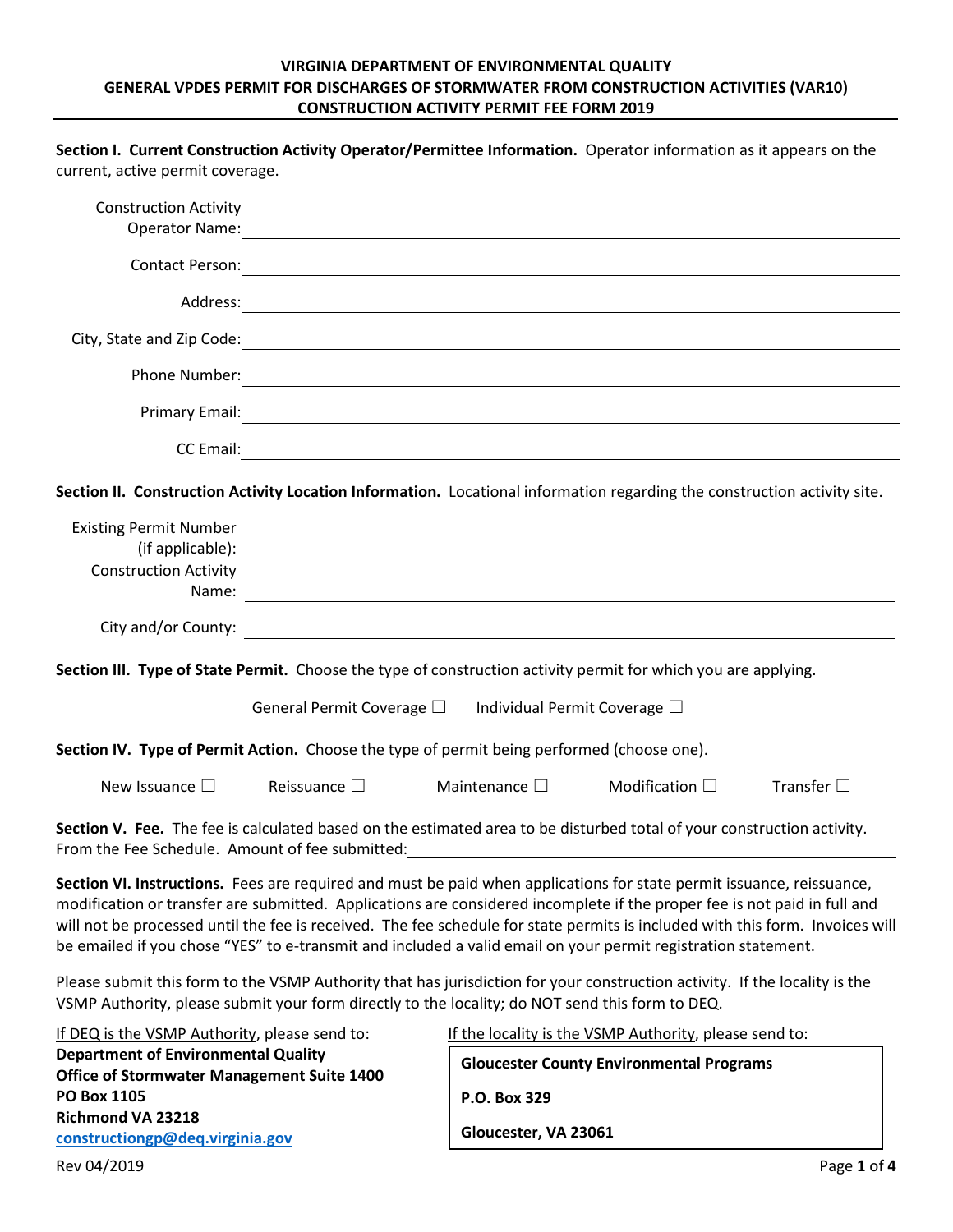## **VIRGINIA DEPARTMENT OF ENVIRONMENTAL QUALITY GENERAL VPDES PERMIT FOR DISCHARGES OF STORMWATER FROM CONSTRUCTION ACTIVITIES (VAR10) CONSTRUCTION ACTIVITY PERMIT FEE SCHEDULE**

**A. Individual Permits.** The fee for filing a state permit application for a Construction Activity Individual Permit issued by the Board is as follows: (NOTE: Individual permittees pay an annual permit maintenance fee instead of a reapplication fee. The permittee is billed separately by DEQ for the annual permit maintenance fee.)

| TYPE OF STATE PERMIT                                          | <b>ISSUANCE</b> |
|---------------------------------------------------------------|-----------------|
| Individual Permit for Discharges from Construction Activities | \$15,000        |

**B. Registration Statements.** The fee for filing a state permit application (registration statement) for coverage under a Construction Activity General Permit issued by the Board, including a state or federal agency that does not administer a project in accordance with approved annual standards and specifications, is as follows:

| <b>TYPE OF STATE PERMIT</b>                                                                                                                                                                                                            | <b>ISSUANCE</b> |
|----------------------------------------------------------------------------------------------------------------------------------------------------------------------------------------------------------------------------------------|-----------------|
| General / Stormwater Management - Small Construction Activity/Land Clearing (Areas within<br>common plans of development or sale with land-disturbance acreage less than one acre)                                                     | \$290           |
| General / Stormwater Management - Small Construction Activity/Land Clearing (Sites or areas<br>within common plans of development or sale with land-disturbance acreage equal to or greater<br>than one acre and less than five acres) | \$2,700         |
| General / Stormwater Management - Large Construction Activity/Land Clearing (Sites or areas<br>within common plans of development or sale with land-disturbance acreage equal to or greater<br>than five acres and less than 10 acres) | \$3,400         |
| General / Stormwater Management - Large Construction Activity/Land Clearing (Sites or areas<br>within common plans of development or sale with land-disturbance acreage equal to or greater<br>than 10 acres and less than 50 acres)   | \$4,500         |
| General / Stormwater Management - Large Construction Activity/Land Clearing (Sites or areas<br>within common plans of development or sale with land-disturbance acreage equal to or greater<br>than 50 acres and less than 100 acres)  | \$6,100         |
| General / Stormwater Management - Large Construction Activity/Land Clearing (Sites or areas<br>within common plans of development or sale with land-disturbance acreage equal to or greater<br>than 100 acres)                         | \$9,600         |

The fee for filing a state permit application (registration statement) for coverage under a Construction Activity General Permit issued by the Board for a state or federal agency that administers a project in accordance with approved annual standards and specifications is as follows:

| TYPE OF STATE PERMIT                                                                                                                                                                                             | <b>ISSUANCE</b> |
|------------------------------------------------------------------------------------------------------------------------------------------------------------------------------------------------------------------|-----------------|
| Construction General / Stormwater Management - Phase I Land Clearing ("Large" Construction<br>Activity - Sites or common plans of development or sale equal to or greater than 5 acres)                          | \$750           |
| Construction General / Stormwater Management - Phase II Land Clearing ("Small"<br>Construction Activity - Sites or common plans of development or sale equal to or greater than 1<br>acre and less than 5 acres) | \$450           |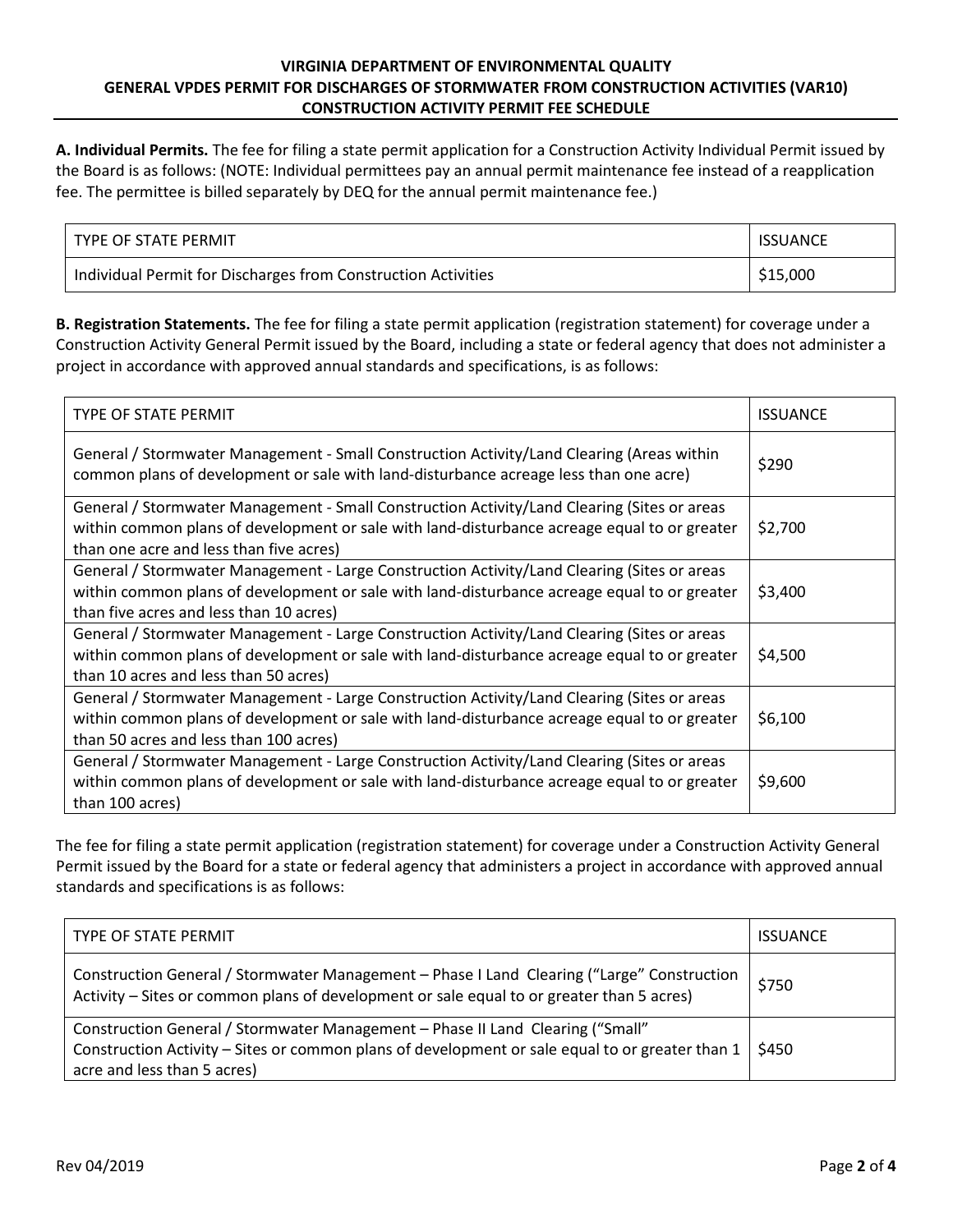## **VIRGINIA DEPARTMENT OF ENVIRONMENTAL QUALITY GENERAL VPDES PERMIT FOR DISCHARGES OF STORMWATER FROM CONSTRUCTION ACTIVITIES (VAR10) CONSTRUCTION ACTIVITY PERMIT FEE SCHEDULE**

**C. State Permit Modification or Transfer Fees.** The following fees apply to the modification or transfer of a Construction Activity Individual Permit or a Construction Activity General Permit issued by the Board. The fee assessed shall be based on the total disturbed acreage of the construction activity. In addition to the state permit modification fee, modifications resulting in an increase in total disturbed acreage shall pay the difference in the initial Construction Activity General Permit fee paid and the Construction Activity General Permit fee that would have applied for the total disturbed acreage in Section B above.

| <b>TYPE OF STATE PERMIT</b>                                                                                                                                                                                                            | <b>MODIFICATION</b> |
|----------------------------------------------------------------------------------------------------------------------------------------------------------------------------------------------------------------------------------------|---------------------|
| General / Stormwater Management – Small Construction Activity/Land Clearing (Areas within<br>common plans of development or sale with land disturbance acreage less than one acre)                                                     | \$20                |
| General / Stormwater Management – Small Construction Activity/Land Clearing (Sites or areas<br>within common plans of development or sale with land-disturbance acreage equal to or greater<br>than one and less than five acres)      | \$200               |
| General / Stormwater Management – Large Construction Activity/Land Clearing (Sites or areas<br>within common plans of development or sale with land-disturbance acreage equal to or greater<br>than five acres and less than 10 acres) | \$250               |
| General / Stormwater Management - Large Construction Activity/Land Clearing (Sites or areas<br>within common plans of development or sale with land-disturbance acreage equal to or greater<br>than 10 acres and less than 50 acres)   | \$300               |
| General / Stormwater Management - Large Construction Activity/Land Clearing (Sites or areas<br>within common plans of development or sale with land-disturbance acreage equal to or greater<br>than 50 acres and less than 100 acres)  | \$450               |
| General / Stormwater Management - Large Construction Activity/Land Clearing (Sites or areas<br>within common plans of development or sale with land-disturbance acreage equal to or greater<br>than 100 acres)                         | \$700               |
| Individual Permit for Discharges from Construction Activities                                                                                                                                                                          | \$5,000             |

**D. State Permit Maintenance Fees.** The following annual state permit maintenance fees apply to each state permit identified below, including expired permits that have been administratively continued. No annual state permit maintenance fee is required for coverage under a Construction Activity General Permit for a state or federal agency that administers a project in accordance with approved annual standards and specifications.

| <b>TYPE OF STATE PERMIT</b>                                                                                                                                                                                                            | <b>MAINTENANCE</b> |
|----------------------------------------------------------------------------------------------------------------------------------------------------------------------------------------------------------------------------------------|--------------------|
| General / Stormwater Management - Small Construction Activity/Land Clearing (Areas within<br>common plans of development or sale with land disturbance acreage less than one acre)                                                     | \$50               |
| General / Stormwater Management - Small Construction Activity/Land Clearing (Sites or areas<br>within common plans of development or sale with land-disturbance acreage equal to or greater<br>than one and less than five acres)      | \$400              |
| General / Stormwater Management - Large Construction Activity/Land Clearing (Sites or areas<br>within common plans of development or sale with land-disturbance acreage equal to or greater<br>than five acres and less than 10 acres) | \$500              |
| General / Stormwater Management - Large Construction Activity/Land Clearing (Sites or areas<br>within common plans of development or sale with land-disturbance acreage equal to or greater<br>than 10 acres and less than 50 acres)   | \$650              |